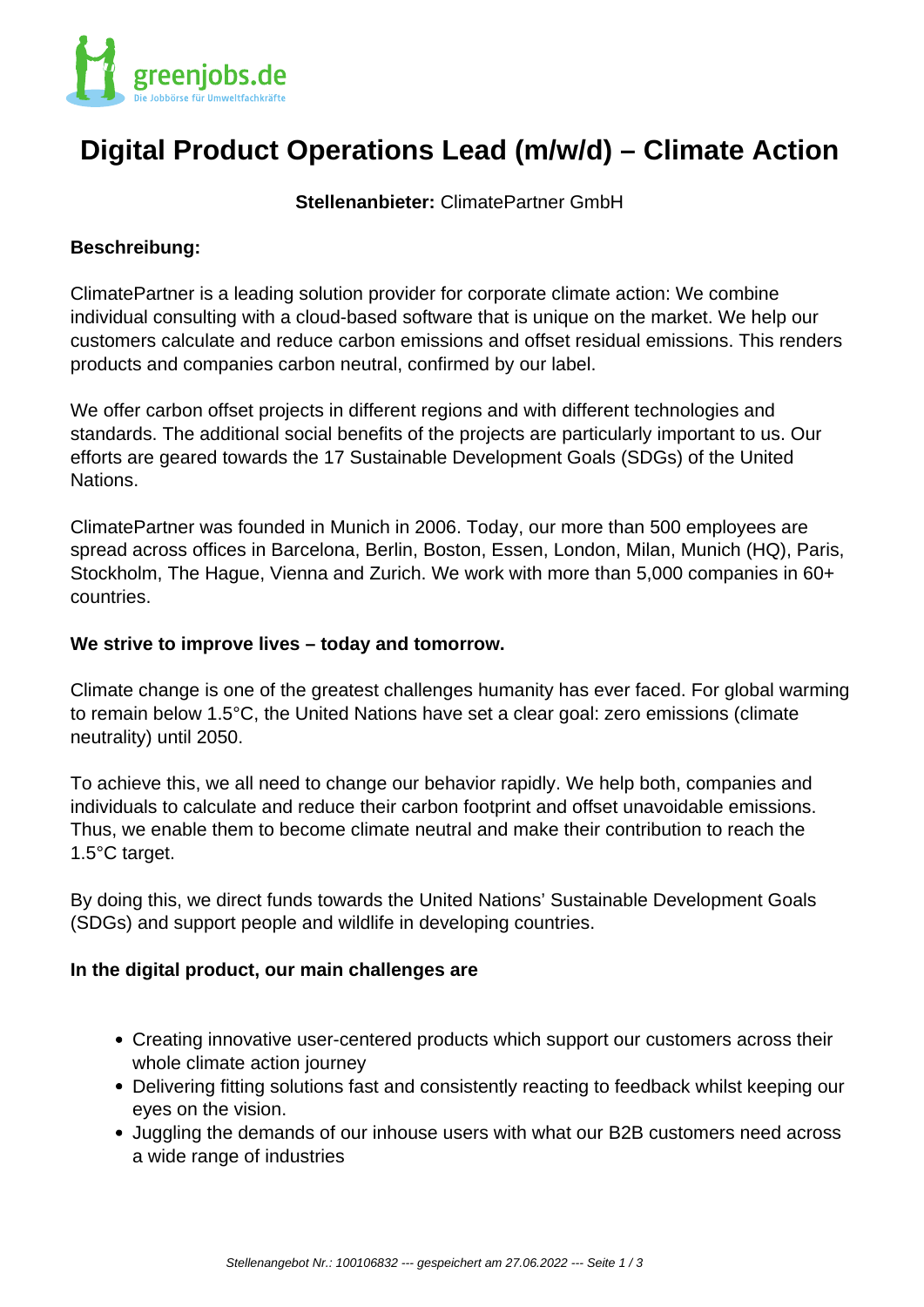

### **How we work**

We work in cross-functional and autonomous teams that co-create software solutions and take ownership from idea to impact.

As product operations lead you support these teams with everything that happens after delivery. Ensuring users are trained and aware of the changes coming, generating insights from data, setting up and optimizing support processes, fostering feedback from stakeholders and users. You bring it all together for the teams to have it at their fingertips and base their decisions on it.

We shape the way we work around principles like candid feedback, data-driven and cocreation. Based on these principles you gather and share best practices and help us to continuously optimize our product operations.

We work in co-located teams, and we also offer a hybrid work environment. We are idealists concerning our purpose, pragmatists with regards to getting stuff done and colleagues when it comes to reaching common goals or having an afterwork beer. We value everyone's life outside of work and go at a sustainable pace.

# **Your profile**

- You have experience in agile product organizations
- You enjoy building our product operations from scratch and enjoy adapting it continuously to our fast-changing organisation
- You start with the people and design the processes around their needs
- You always try to understand the problem first and have techniques to do so
- You have a tendency to go for pragmatic solutions first
- You derive your actions from data
- You seek out conversations to confirm what you are seeing in the data
- You have experience in setting up support processes
- Documenting, creating manuals and FAQs is something you enjoy doing
- You have excellent communication skills in English

Please send us your CV and cover letter in English.

# **Why us?**

We value transparency, open communication, and maintain a casual and easy-going work environment. ClimatePartner is a growing company in a market with great future prospects. Find out more about working at ClimatePartner at climatepartner.com/careers.

# **Contact**